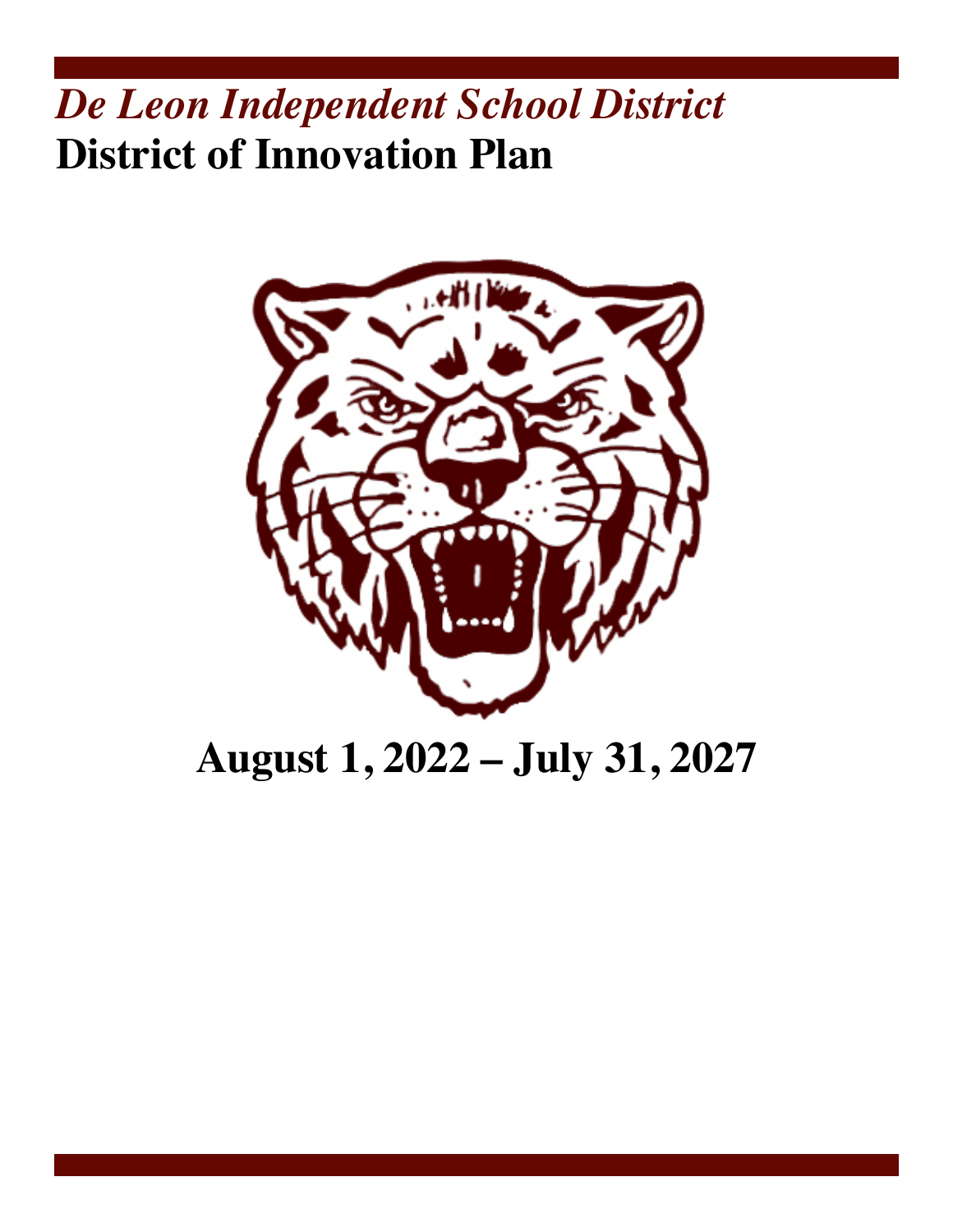# De Leon Independent School District

# **Background**

The 84th Legislative Session passed House bill 1842 allowing school districts to have greater local control while becoming a District of Innovation. This opportunity will allow for flexibility regarding certain state level rules and regulations in order to transform and make improvements to better serve the students of De Leon ISD.

The Innovation Plan for De Leon ISD will remain in effect for five years beginning in August 2017 through July 2022.

# **Mission Statement**

The staff of De Leon ISD believes that all students are capable of learning. To foster student achievement, it is our responsibility to provide a well-balanced curriculum within an environment that is conducive to learning. Our goal is to help all students reach their greatest level of academic achievement. We can attain this goal by instilling in our students a love of learning and by providing a curriculum that includes basic liberal arts courses, fine arts, technology, and vocation training.

# **District Goals**

- $\triangleright$  De Leon ISD will attract qualified staff who will engage in ongoing professional development in order to promote student performance, which exceeds state averages and prepares students for success in life.
- $\triangleright$  De Leon ISD will develop a partnership with parents and community to build a community of leaders.
- $\triangleright$  De Leon ISD will provide resources and facilities that enhance learning in a safe environment.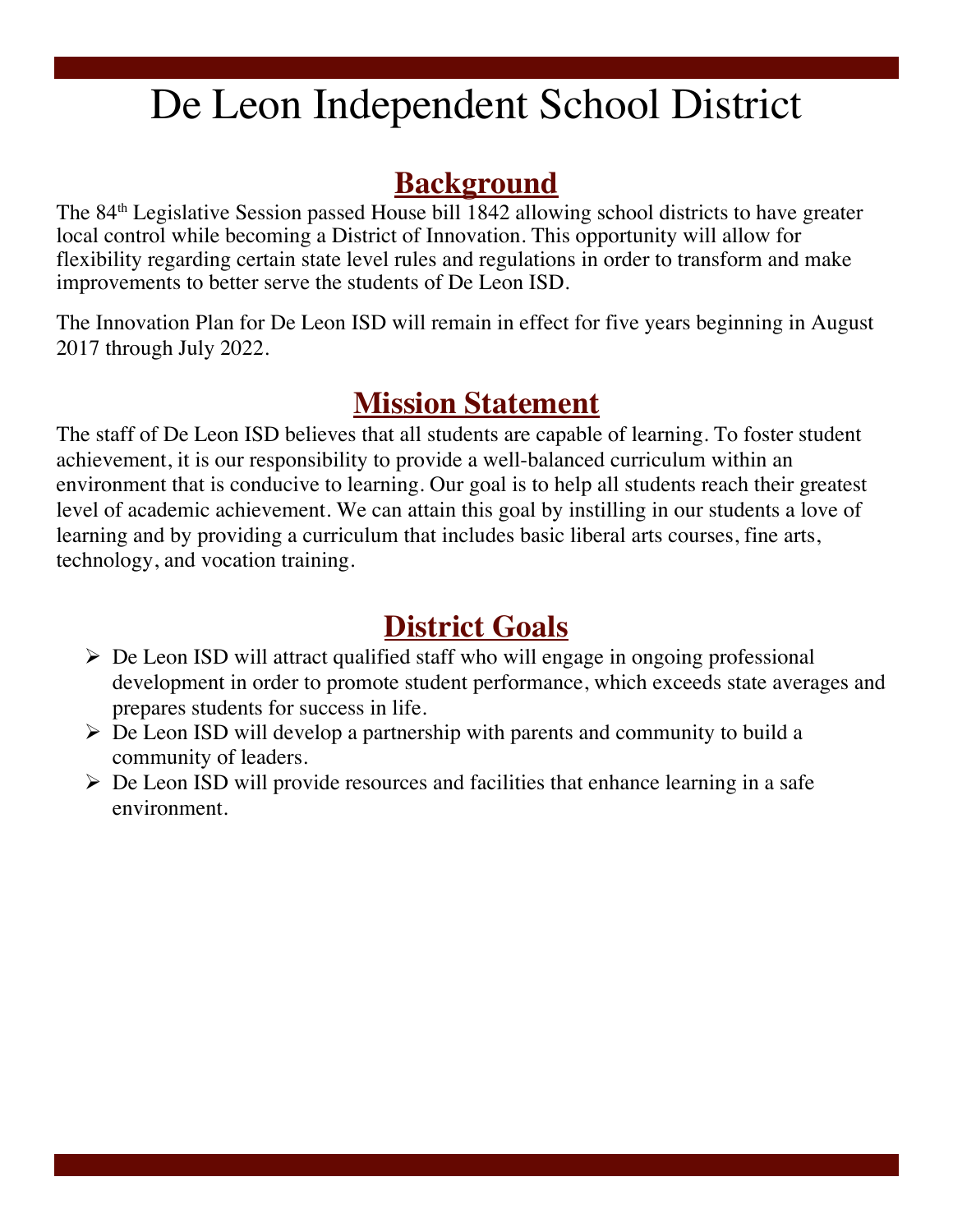# **De Leon Board Of Trustees**

Josh Mahan, President Carrie Morris, Vice President Heath Matteson, Secretary Cecelia Boswell, Member Terrill Casey, Member Derek Otwell, Member Racheal Wofford, Member

# **District Of Innovation Committee**

Dana Marable - De Leon ISD Superintendent Liesa Nowlin - Chairperson/De Leon High School Principal Amber Bates - Perkins Middle School Principal Lori Womack – De Leon Elementary Principal Kaye Quinn – De Leon High School Counselor/Testing Coordinator Minde Ivy - De Leon High School Counselor Terra Jobe - Perkins Middle School Counselor Natalie Boswell - De Leon Elementary Counselor David White - De Leon ISD Maintenance Director Lori Campbell - De Leon High School Teacher Tara Kellam - De Leon High School Special Education Teacher Chuck Miller – De Leon High Schoo Assistant Principal/Teacher Melissa Schultz - De Leon High School Gifted & Talented Coordinator/Teacher Roxanna Thiebaud - De Leon High School Teacher/District Dyslexia Specialist Lisa Amick – Perkins Middle School RTI Coordinator Kinsey Garcia – Perkins Middle School Teacher Angela Gooden – De Leon Elementary Teacher Shanna Lewis – De Leon Elementary Teacher Dosha Locke – De Leon Elementary Teacher Kristin Matteson – De Leon Elementary Special Education Teacher Ismelda Garza - Parent Member Rachael Wofford – Parent Member Nancy Brown - Community Member Lori Jordan - Community Member Angela Anders - Business Member Corbi Schaak - Business Member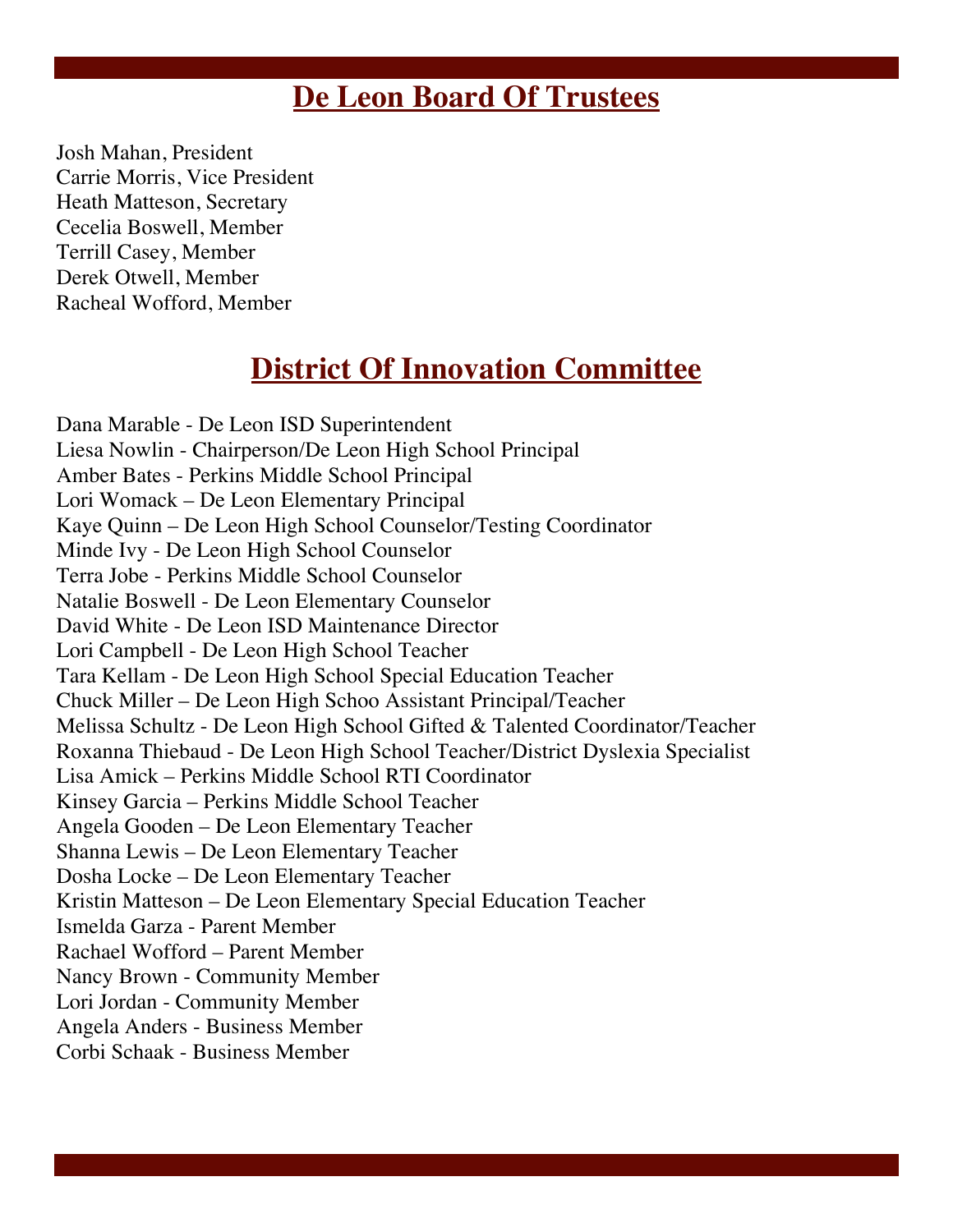# **District Of Innovation Renewal Timeline**

| <b>January 19, 2022</b>  | District administrators reviewed our current District of Innovation Plan<br>and made the decision to pursue renewing our plan for an additional five-<br>year term. The decision was also made to review Texas Education Codes<br>and DOI plans from other school districts to explore additional<br>exemptions that may be beneficial to our district. |
|--------------------------|---------------------------------------------------------------------------------------------------------------------------------------------------------------------------------------------------------------------------------------------------------------------------------------------------------------------------------------------------------|
| February – March<br>2022 | District administrators reviewed Texas Education Codes for changes to<br>make sure that our current exemptions continue to benefit our district.<br>Innovation plans from other Texas school districts were also reviewed to<br>explore additional exemptions that may be beneficial to our district.                                                   |
| April 1, 2022            | Information collected regarding current and proposed exemptions was<br>provided to the District of Innovation Committee members for review.                                                                                                                                                                                                             |
| April 6, 2022            | District of Innovation Committee met to review and finalize the local<br>innovation renewal plan for presentation to the DISD School Board.                                                                                                                                                                                                             |
| April 11, 2022           | Public meeting to review the District of Innovation renewal plan.                                                                                                                                                                                                                                                                                       |
| April 14, 2022           | District of Innovation renewal plan posted to the De Leon ISD website.<br>Commissioner of Education notified of the Board's intent to renew.                                                                                                                                                                                                            |
| April 18, 2022           | Notification from Commissioner of Education of items for clarification<br>on the District of Innovation renewal plan.<br>District of Innovation renewal plan included in the DISD School Board<br>meeting as a discussion item.                                                                                                                         |
| April 19, 2022           | District of Innovation renewal plan updated to reflect feedback for<br>clarification from the office of the Commissioner of Education. Updated<br>plan emailed to District of Innovation Committee members for review<br>and discussion. Feedback provided via email.                                                                                   |
| May 16, 2022             | Public meeting to review the updated District of Innovation renewal<br>plan.                                                                                                                                                                                                                                                                            |
| May 17, 2022             | District of Innovation renewal plan posted to the De Leon ISD website.<br>Commissioner of Education notified of the Board's intent to renew.                                                                                                                                                                                                            |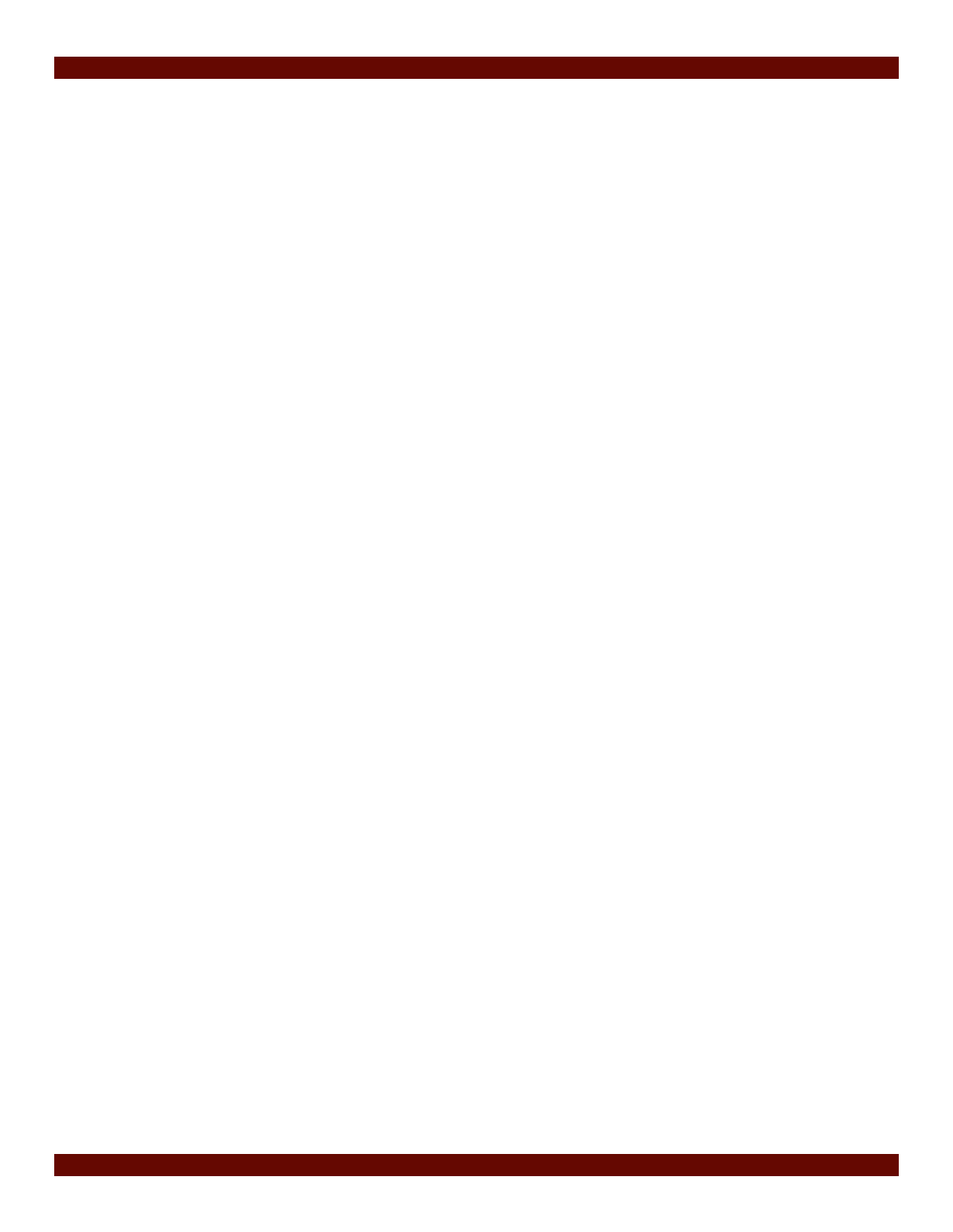# **STATUTES UNDER CONSIDERATION**

### **I. Uniform Start Date: Education Code 25.0811**

First Day of Instruction. (a) Except as provided by this section, a school district may not begin instruction for students for a school year before the fourth Monday in August.

#### **Rationale for Exemption:**

De Leon ISD would like to have the flexibility to develop a calendar that would meet the needs of the students and community. This allows a similar start date with colleges that provide our dual credit courses. It also helps us balance the first and second semester by providing more instructional days prior to state testing and better balance our semesters as well as scheduling more timely and meaningful staff development throughout the school year.

### **II. Teacher Employment Contracts: Education Code 21.102 (B)**

(b) A probationary contract may not be for a term exceeding one year, The probationary contract may be renewed for two additional one-year periods, for a maximum permissible probationary contract period of three school years, except that the probationary period may not exceed one year for a person who has been employed as a teacher in public education for at least five of the eight years preceding employment by the district.

#### **Rationale for Exemption:**

De Leon ISD's request addresses experienced teachers or counselors new to the district who have been employed as a teacher/counselor in public education for at least five of the eight previous years, a probationary contract may be issued for up to two years from the last date of district employment. The same rules will apply for any teacher/counselor returning to the District. This allows more time for evaluation of the teacher/counselor's effectiveness.

# **III. Class Sizes and Student-Teacher Ratios Education Code 25.111, 25.112, 25.113, and 25.114**

State law requires districts to maintain an average student-teacher ratio of 20 to 1 for average daily attendance. For physical education, the student-teacher ratio cannot be greater than 45 to 1. In Kindergarten through grade four, the class student-teacher ratio must not exceed 22 to 1.

#### **Rationale for Exemption:**

While class size does influence the effectiveness of instruction, other considerations should be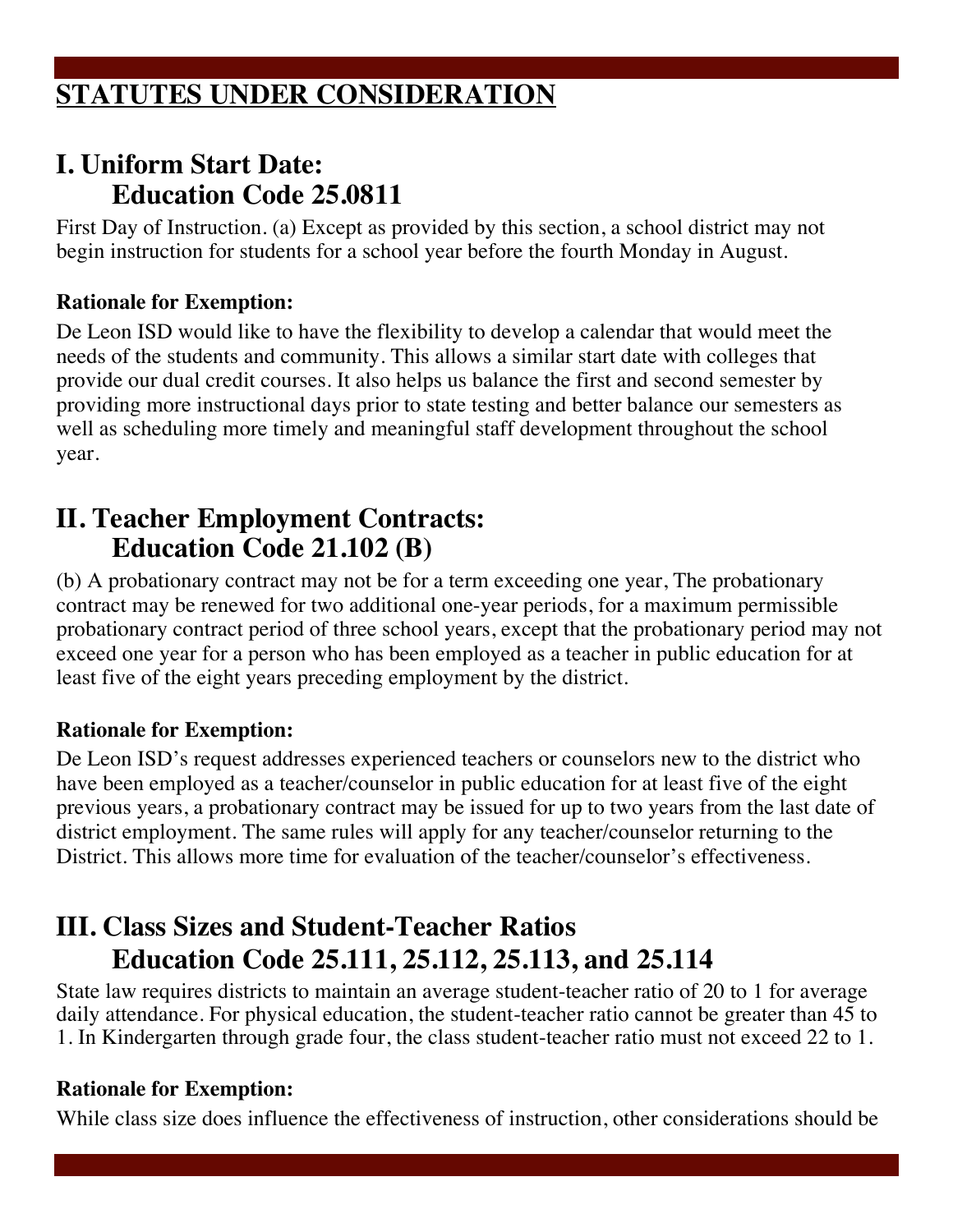taken into account. DISD would also like to consider the needs of both teachers and students when making the decisions that affect class size. We believe every K-4 classroom should begin the school year under the 22 to 1 rule but after the teacher and students have formed a relationship (two weeks into the school year), then the  $23<sup>rd</sup>$  student should not require consideration of forming a new class. This is detrimental to the learning environment for the entire class. Research clearly shows that it is the teacher in the classroom and his/her relationship with students that has the greatest impact on student learning. The same rationale should be used when considering physical education classes. When the district does surpass the 22 to 1 class size, or the 45 to 1 physical education class size, the district will provide written notice of this exception to parents/guardians of all students in the affected class(es) as required in TEC Sec. 25.113. The district does plan to maintain an overall average student to teacher ratio of 20 to 1 as stated in TEC Sec. 25.111.

# **IV. Teacher Certification and Instructional Assignments Education Code 21.003, 21.053, 21.057**

§21.003 states that a person may not be employed as a teacher, teacher intern or trainee, librarian, educational aide, administrator, educational diagnostician, or school counselor by a school district unless the person holds an appropriate certificate or permit issued by the appropriate state agency. In the event a district cannot locate a certified person, the district must request emergency certification from TEA and the State Board of Educator Certification.

§21.053 requires a teacher to present his/her certificate to the District before the employment contract will be binding and prohibits the district from paying an educator for teaching if the educator does not hold a valid certificate at that time.

§21.057 requires that the District provide written notice to parents if any inappropriately certified or uncertified teacher is assigned to a classroom for more than 20 consecutive days.

#### **Rationale for Exemption:**

To meet local needs and provide more options for students in our small, rural area, DISD asks for the flexibility to:

- Consider entering into at-will employment agreements with noncertified individuals who have field/professional experience in the areas of Career and Technology (CTE Courses) and Fine Arts (Art, Music, Drama courses). State certification will not be required for teachers in these areas.
- Allow certified staff to be assigned to areas in which they may have college coursework and expertise. Examples may include, but are not limited to:
	- o Allow a teacher certified to teach through grade 6 to teach courses in grades seven and/or eight
	- o Allow a teacher certified to teach elementary reading be the reading teacher of record for middle and/or high school students.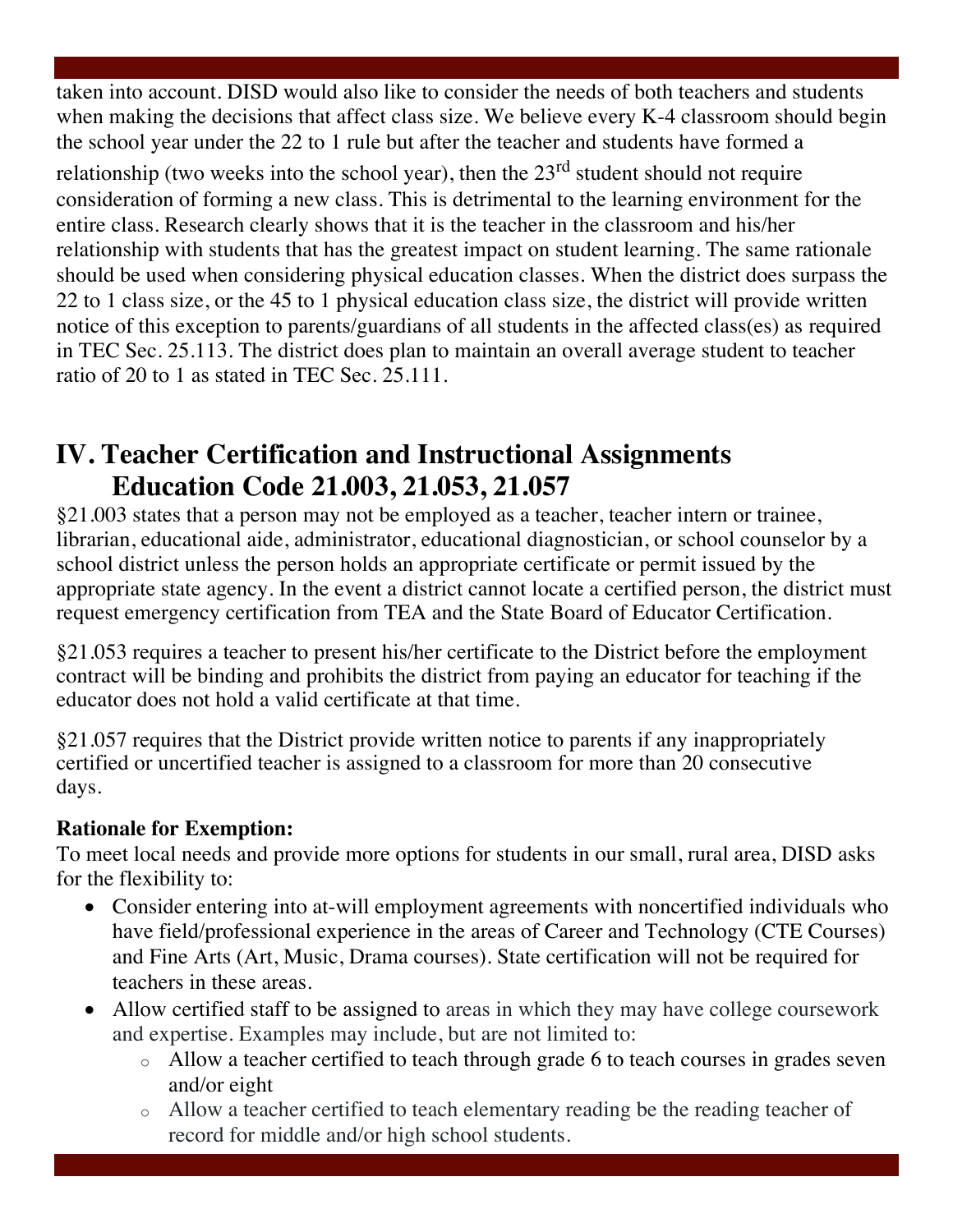- o Allow a teacher certified in middle school or high school mathematics to teach elementary grades such as fourth and or fifth.
- o Allow a teacher to teach one or two classes out of field in an area or areas that the teacher has college course work and expertise.
- **Special Education and Bilingual/ESL teachers must continue to be SBEC certified.**

### **V. Minimum Service Required – Teacher Contract Days Education Code 21.401**

§21.401 states that a contract between the district and an educator must be for a minimum of ten months of service. An educator employed under a ten-month contract must provide a minimum of 187 days of service. The Commissioner may reduce the number of days of service, but such a reduction does not reduce an educator's salary.

#### **Rationale for Exemption:**

District calendars are designed to maintain the minimum total of 75,600 minutes of instruction per year. However, due to individual campus schedules, excess minutes of instruction may be 'banked' and used as required make-up time in the event of bad weather or emergencies requiring the closing of a campus or district. Although this flexibility has been allowed for required student attendance, there was no flexibility that impacted teacher contract days. Districts should have the option to reduce the number of contract days for educators when bad weather or emergencies arise. The Board of Trustees shall have the option to reduce the number of contract days by an amount less than or equal to the number of attendance days adjusted for student instruction without a reduction in an educator's salary.

### **VI. Inter-District Transfer Students – Revocation of Transfers Education Code 25.036**

§ 25.036 states a district may choose to accept, as transfers, students who are not entitled to enroll in the district.

#### **Rationale for Exemption:**

De Leon ISD maintains a transfer policy under FDA (Local) requiring nonresident students wishing to transfer to file a transfer application each school year. In approving transfer requests, the availability of space and instructional staff, availability of programs and services, the student's disciplinary history, work habits, and attendance records are also evaluated. Transfer students are expected to follow the attendance requirements, rules, and regulations of the district. TEC 25.036 has been interpreted to establish the acceptance of a transfer as a one-year commitment by the district.